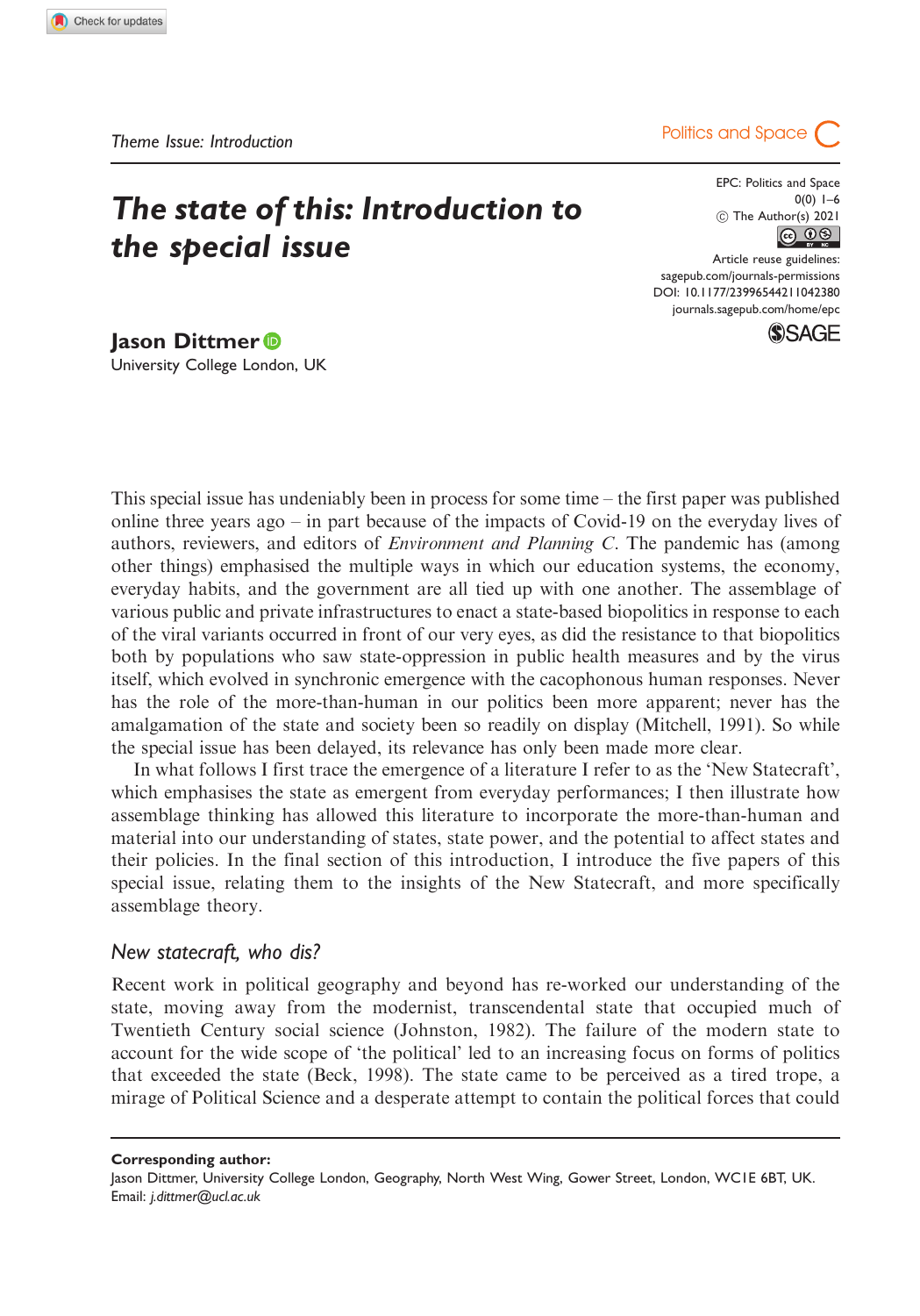not (or would not) be channelled through liberal political processes. Instead, progressive forces focused on the scale of the everyday as a site for organisation and the practice of politics beyond parties and policy. The literature on 'everyday politics' proliferated through the 2000s, drawing on a range of theoretical sources such as feminist theory (Hyndman, 2004; Sharp, 2007; Staeheli et al., 2004) and non-representational theory (Thrift, 2007). By the 2010s, studying the state in political geography became deeply unfashionable.

What was needed was an infusion of fresh thinking. A range of scholars took the 'new' literature on everyday politics and began to apply it to – somewhat counterintuitively – the concept of the state to which it had been devised as an alternative. This 'New Statecraft' literature flipped the state on its head, seeing it as emergent from everyday performances, located both within and outside the state's claimed territory. Thus, statecraft is no longer just the practices of elites but also the practices of everyday life through which the state is crafted and given a central role in social life. That is, the everyday life of state elites was put in a flat ontology with the everyday life of everyone else involved in the (re)production of the state.

Given the focus on 'crafting' in the New Statecraft, it is perhaps not surprising that the conceptual vocabulary of the humanities has predominated. Among the first political geographers in re-thinking 'state-craft' was Joe Painter (2006). Using Mikhail Bakhtin's concept of prosaics, Painter (2006, 760) highlighted that the state was far from the monolithic actor of Twentieth Century International Relations Theory; rather, 'Prosaics highlights the intrinsic heterogeneity and openness of social life and its "many-voiced" character. It challenges all authoritative monological master subjects (God, Man, the Unconscious, the Sovereign as well as the State.' That is, Bakhtin's prosaics attends to the everyday encounter with the state, a highly variegated category which includes everything from being visited at home by a midwife, to being pinged by a Covid-19 app and told to self-isolate, to being SWATed by police in your sleep. Thinking of the state in this way highlights the multiple voices through which the state expresses itself; there is no singular intention or voice that is the 'real' state. Rather, we are confronted by a muddled, self-contradicting, fragmented actor.

Another of Painter's innovations was to call our attention to the binaries that are used to delineate the state, such as state and non-state, or public and private. Specifically, his use of prosaics highlighted the blurred boundaries of the state, which relies on non-state bodies, institutions, and things to enact its authority. For example, Painter (2006) uses the ubiquitous pint glass, which in the UK bears the mark of the Crown, indicating the state's ability to regulate both alcohol consumption and the measures used therein. Other examples include the quintessential state space of the courtroom, which for its legitimacy depends on private citizens – jurors, attorneys, etc. – to co-produce justice. Bodies and objects can go from being public to private and back again as they are used differently, or according to various rhythms. Consider for example that same courtroom, where the bewigged judge represents the authority of the state; nevertheless afterhours the un-wigged judge goes home as a private citizen.

Rather than accepting them as representations of some existing state-centred ontology, Painter instead asserted that many things in political life exhibit qualities that are attributed to states. For example, in addition to the club of states populating the United Nations there is a whole array of territorial and non-territorial polities that exhibit some degree of stateness. Rather than ruling these out as deficient, it instead foregrounds the diversity of forms that UN member-states take and sees these polities (such as the Tibetan Governmentin-Exile – see McConnell, 2016) as on the same spectrum of state-ness as those UN member-states. Indeed, rather than more- or less-state-like, polities on the spectrum are perhaps best conceptualised as *differently state-ish*; even 'real' states like the United States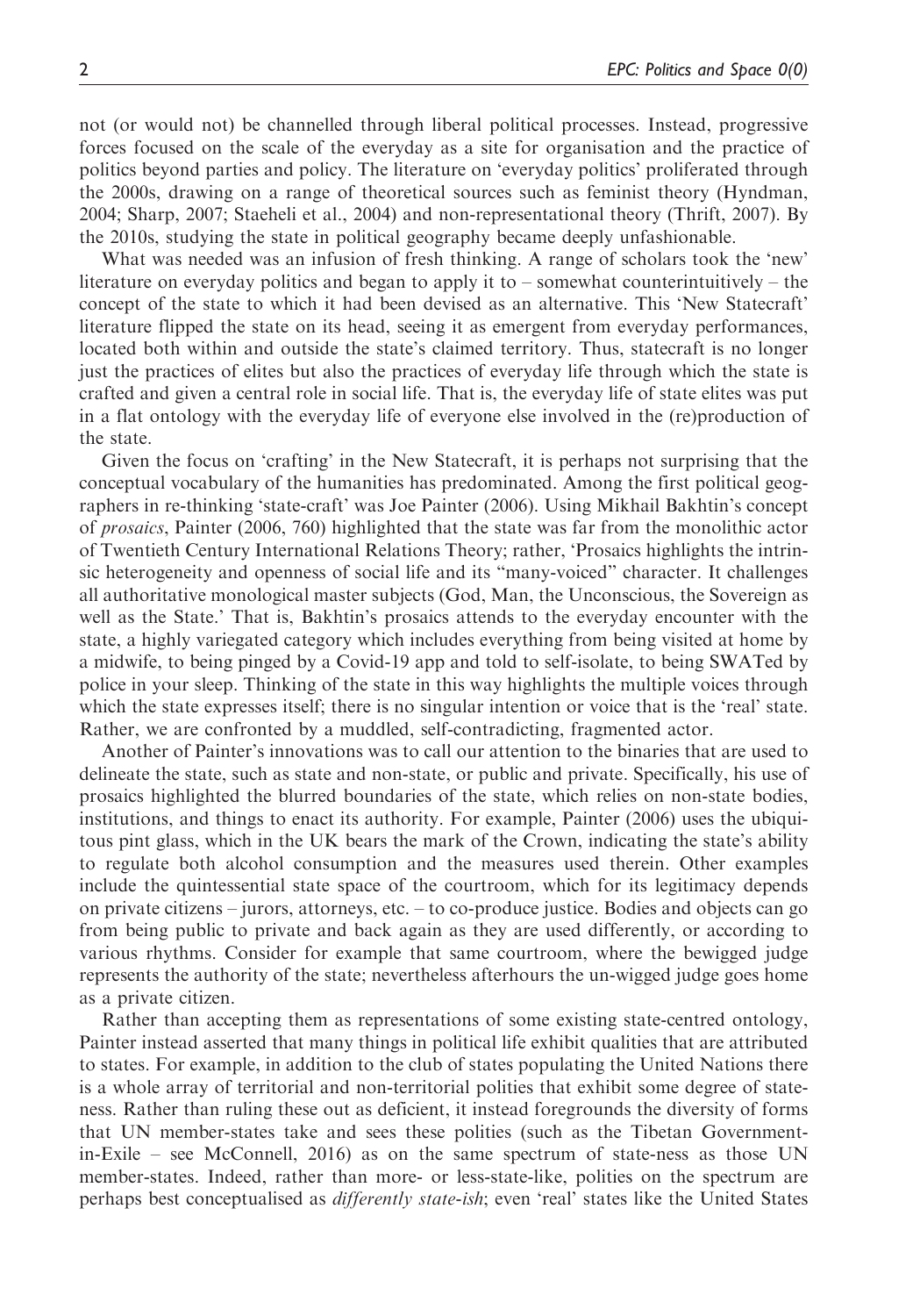are idiosyncratic as a result of their specific processes of political evolution (in the case of the USA, for instance, due to a constitutional system that distributes sovereignty amongst the various states as well as the Federal government).

The abstract machine of 'the state' is therefore an idealised plan that is only realised in the mind's eye; specific states (and other polities) all perform state-ness in efforts to be recognised as such and realise the political legitimacy that comes from that transcendent ideal. As Painter drew on Bakhtin's prosaics, McConnell et al. (2012) draw on Bhabha's concept of mimicry. Whereas Bhabha was describing the efforts of subaltern subjects to mimic colonisers, McConnell et al. use the term to describe polities' mimicry of the state – the implication being that the state's claims to legitimate political superiority are parallel to the claimed political superiority of the coloniser over the colonised. As Bhabha noted, there is no performance that will allow the colonised to achieve parity with the coloniser; rather, the scrutiny of their mimicry will be heightened until new, more detailed distinctions can be drawn to maintain the hierarchy.

The usage of literary theory to conceptualise the state has had the unintended effect of dematerialising performances of state-ness and shifting them into the realm of textualism. Jeffrey  $(2012)$  reverses this trend – while maintaining the humanities lens – by utilising Bourdieu's concept of *virtuosity* which shifts focus to the *embodied* practices of performers. Virtuosity highlights the ways in which actors and musicians can draw on their bodily capacities to improvise by deviating from the play or song they are performing. That is, different elements can be emphasised or repeated, making the performance unique. This both highlights the multiplicity of state performance occurring simultaneously within a given territory – returning to Bakhtin's polyvocality – but also the role of habit and the coding of bodies in performing stateness.

The 'New Statecraft' thus offers a version of the state that is performed, multiple, and emergent. How can we reconcile this fragile state with the seeming transcendence of the state in our lives? To do so requires an understanding of the state as a kind of relational space, which is not dependent only on these embodied performances but also on the relation of those embodied performances to other materials of the state – bureaucratic offices, paperwork, military equipment, and so on. By conceptualising the state as an assemblage, with human bodies and their performances just one part of the larger constellation of the state, we can imagine the state as unfolding simultaneously at a range of temporalities – from the ephemera of embodied political performance to the *longue durée* of state archives, marble monuments, and infrastructure.

Processes unfolding at these various temporalities – both anthropocentric or otherwise – can resonate with one another to tip polities into one formation or another (McConnell and Dittmer, 2018; Visoka, 2019), or even to deterritorialise the state entirely. These stateassemblages are of course also not purely endogenous in their processes of change – they can stretch across state boundaries through relations of exchange (e.g., Webber and Han, 2017) or through diplomatic relations, and these connections can be a key vector for affects. Consequently, diplomacy has been a key site at which assemblage thought has been put to work (e.g., Clark, 2021; Clark and Jones, 2019; Dittmer, 2017; Jones and Clark, 2018, 2019).

### The special issue

As stated in the introduction, this special issue aims to consolidate these gains in assemblage thinking about the state, and to push them further. Their individual contributions are – pardon the pun – a multiplicity. For the purposes of this introduction, however, they are organised in relation to the above review of 'the New Statecraft'.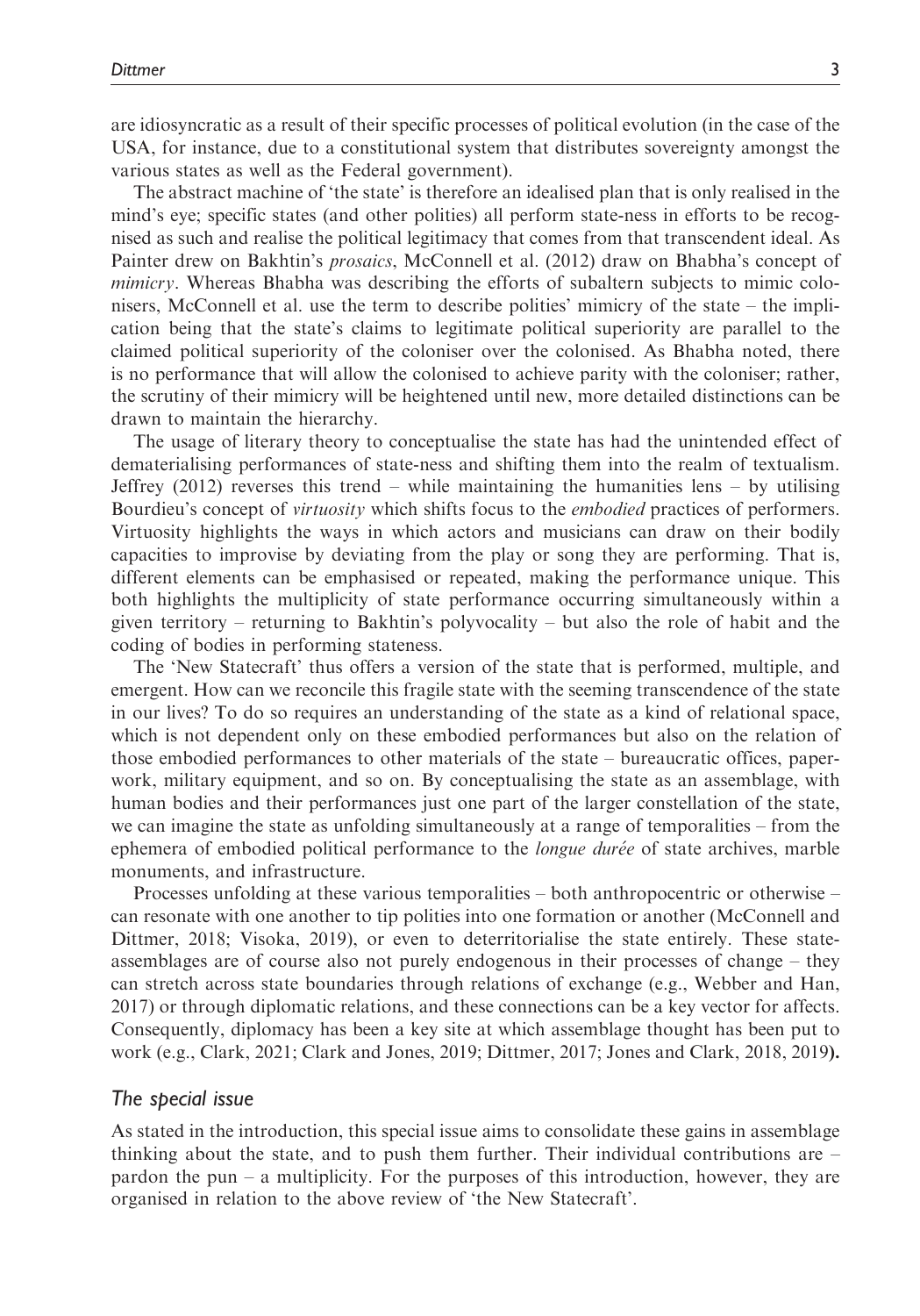The state beyond the state. Sam Page's article, 'Jeremy Corbyn and the War Machine: Assemblage and affect in the 2015 UK Labour Party Leadership Contest', focuses on the surprise anointing of Jeremy Corbyn as the new leader of the UK's Labour Party in 2015. In doing so, Page uses the Deleuzean concept of the war machine to conceptualise the insurgent populism of the Corbyn phenomenon, a framing that can also be applied to the following year's Brexit revolt and Trump campaign. In this context, the war machine highlights elections as the moment in which private actors are drawn into the state assemblage; they are moments of de- and re-territorialisation. This is both the case for candidates who, depending on the result, might became state functionaries, but also for voters and campaigners, who may (for a time) become territorialised into a party and whose trace (the vote itself) enters into state assemblages as a form of legitimation. Further, as has become clear in recent years, elections are dependent on an array of private socio-technical systems, whether they are news media, social media (as discussed by Page), or voting machinery (e.g., the much-discussed Dominion Voting Systems of 2020). These are integral in channelling the affects of the election both through (potential) voters' bodies and back through the state election apparatus. Page's deployment of the 'war machine' concept provides a way to think about electoral geography and the hazards of winning state power.

Tom Baker and Pauline McGuirk's article 'Out from the Shadows? Voluntary organisations and the assembled state' similarly highlights the blurred boundary between the state and other institutions, explicitly drawing on Painter's prosaic state-ness in doing so. While the 'shadow state' has long been studied in terms of the co-optation of NGOs by the state as they are folded into its social and development agendas, there has been little attention directed to how NGOs can affect state policies once they have entered into the state assemblage. After all, for Massumi (2015) the encounter is defined by the ability of those involved to both affect *and be affected*. Given the focus on policy assemblages (especially in urban geography, e.g., McCann and Ward, 2011), this omission is perhaps surprising, but also so is the fact that the transnational assemblages produced by these NGOs (in Baker and McGuirk's case, NGOs working against homelessness) have not received attention either. Assemblage thinking offers the chance to theorise the agency that NGOs wield through their relations both with each other and with the states in which they are embedded. It also offers the chance to start with everyday practices rather than with abstractions like the (shadow) state.

Multiplicitous states of bio- and geo-politics. Ben Anderson's article 'Scenes of Emergency: Dis/reassembling the promise of the UK emergency state' documents the passage of 'state of emergency' legislation in the UK, noting how these debates were animated by a double concern around both the excess of state power and the excess of events; these led to the simultaneous and indeterminate de- and re-territorialisation of the state, as various visions of the state were conjured and injected into debate. By highlighting 'scenes' of emergency, Anderson advocates a method for revealing the state's indeterminacy – as is clear in these debates around emergency powers, where the state is portrayed as a paternal force of biopolitical power, as well as a classed and self-interested establishment. The state is neither singular nor transcendental – rather it is multiple and contingent. Anderson approaches this through the language of thresholds, or what have elsewhere been called tipping points (see McConnell and Dittmer, 2018).

Similarly, Thilo Wiertz's article, 'Biopolitics of Migration: An assemblage approach,' takes up the challenge offered by the multiplicity and polyvocality of the state. He argues that assemblage theory can allow the totalising and univeralising language of biopolitics, perhaps best articulated by Foucault and Agamben in the unitary concept of 'sovereign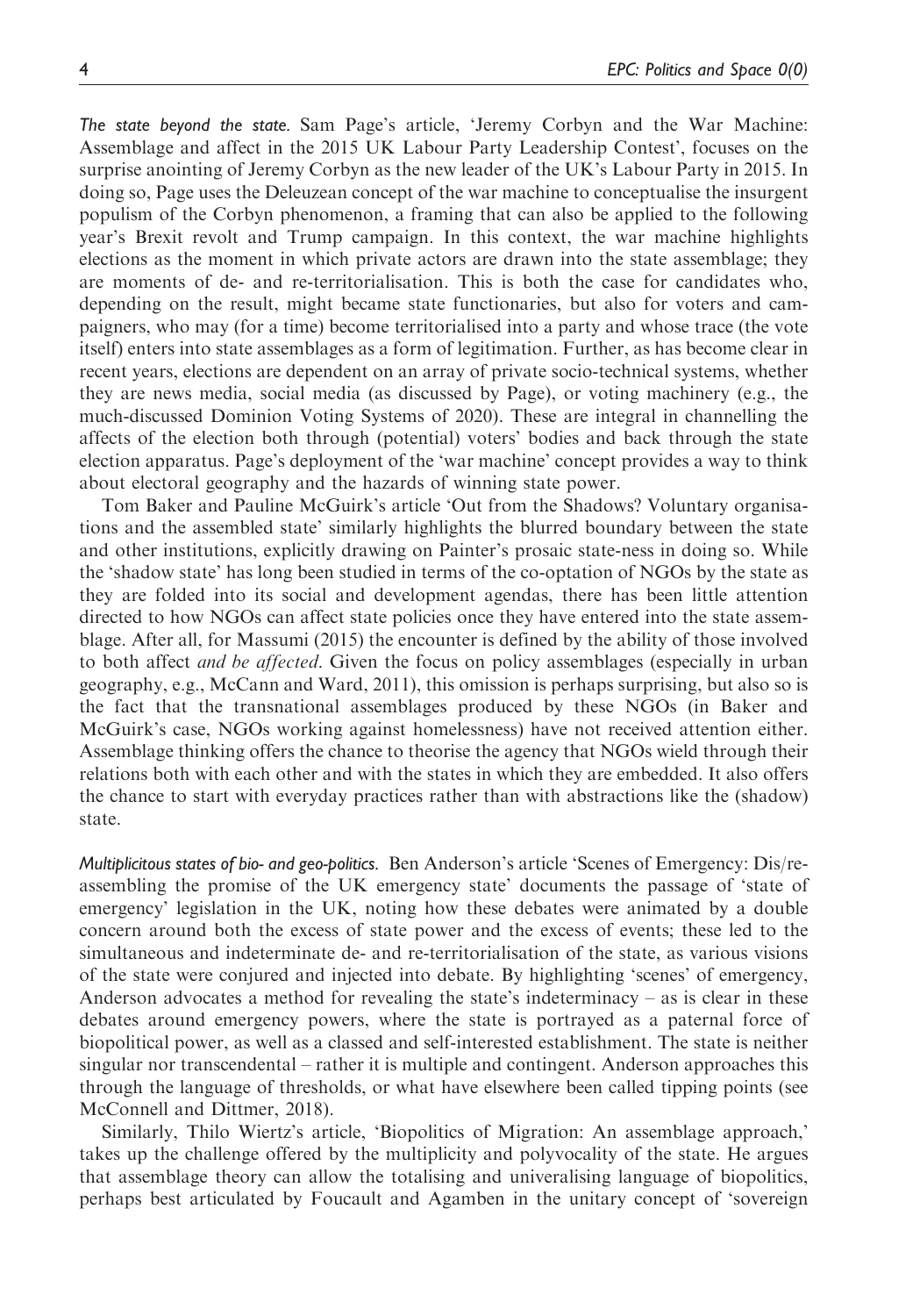power', to be pluralised and made to relate to and with empirical observations of the migration crisis. That is, the transcendental authority of the sovereign to allocate subjects between life and death is, at least in regard to the current migration crisis, a rather blunt instrument when it comes to the wide array of distinctions drawn among populations in their exposure to the state migration apparatus. Indeed, the lack of coherence to this apparatus's treatment of migrants is quintessentially a sign of the polyvocal state. Further, Wiertz argues convincingly that the neo-vitalism of the New Materialism speaks meaningfully to the force of desire, of life itself, to evade the overweening power of these state apparatuses. It therefore provides a way out of the sometimes-oppressive version of power that comes from Foucault via his concept of the apparatus or *dispositif* (Legg, 2011; see also Kurtz et al., 2021).

Finally, Jason Dittmer's article 'The State, All at Sea: Interoperability and the Global Network of Navies' focuses on the efforts by the United States to incorporate ocean space into the logic of the terrestrial state system through the Global Network of Navies (GNoN). The GNoN attempts to do this by producing a techno-political assemblage of various naval vessels and port facilities from many (but not all) states. Two maritime materialities impact this territorialisation of ocean space. First, ships at sea struggle with managing dataflows as they cannot rely on cables or other cheap, fast technologies of data mediation. The uneven investment by the world's navies in communication technologies mean that the technologically sophisticated US Navy is forced to the lowest common denominator of its allies' capabilities, shaping decisions around which navies can be included, and thus which maritime spaces can be governed. Second, the vast materiality of the sea (despite these technosolutions) remains excessive and produces an incompleteness to the US-led territorialisation of ocean spaces. This article advances the literature on assemblage and the state by addressing the materiality of the relations that compose transnational assemblages, and the particular challenges offered by material environments to the often-dematerialising state projects of network-formation.

In conclusion, these articles together mark a significant advance in the use of assemblage theory to think through the state. Collectively, they pick up the cause of de-stabilising and teasing apart the voices and agencies of the state, allowing for dynamism and incoherence is equal measure. The state may no longer be a stable entity to theorise, but the study of the state-as-assemblage in political geography remains in rude health.

#### Declaration of conflicting interests

The author(s) declared no potential conflicts of interest with respect to the research, authorship, and/ or publication of this article.

#### Funding

The author(s) received no financial support for the research, authorship, and/or publication of this article.

## ORCID iD

Jason Dittmer **b** <https://orcid.org/0000-0002-1022-4978>

#### References

Beck U (1998) Democracy without Enemies. Maiden, MA: Polity Press.